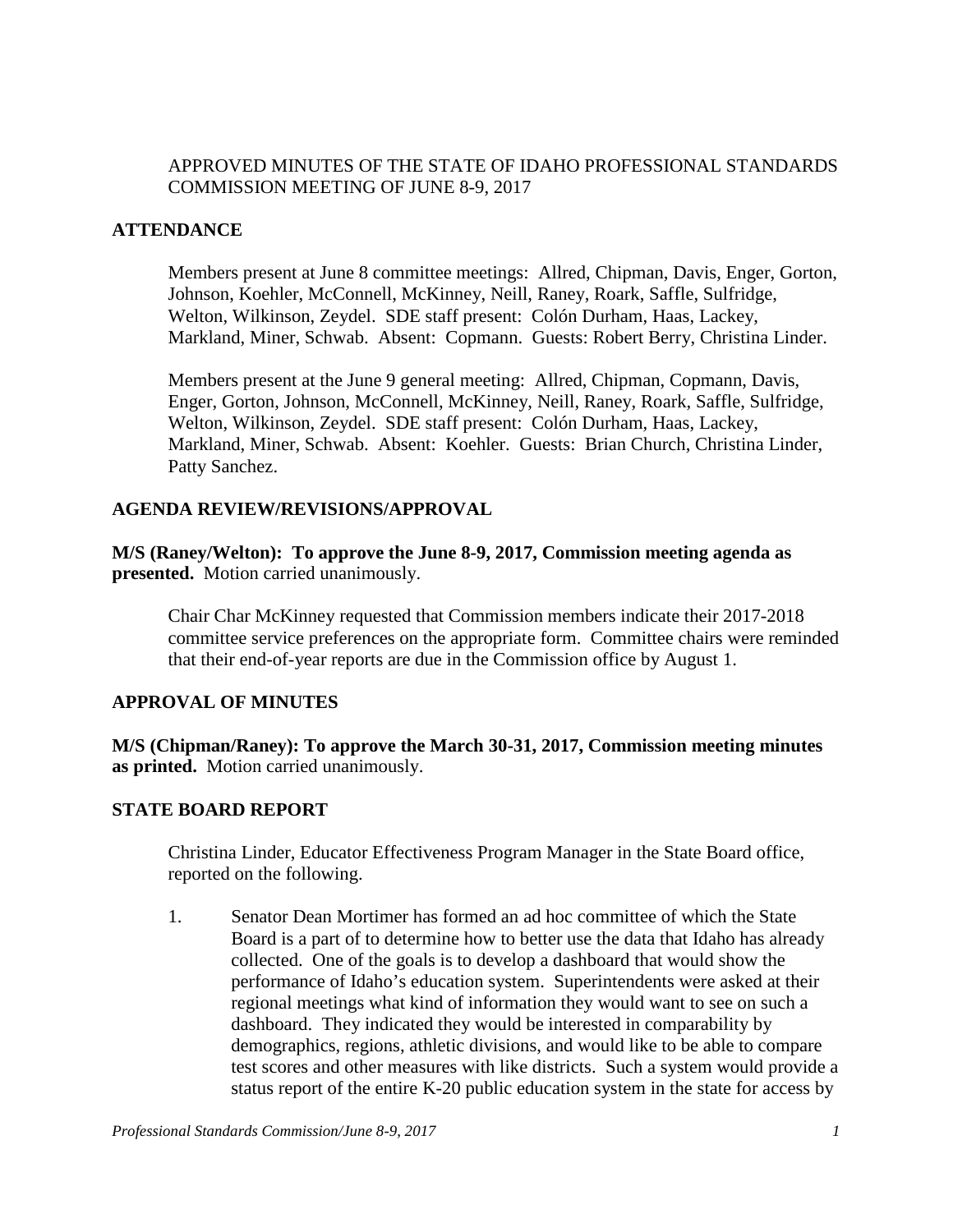all stakeholders. Superintendents suggested that not all information available should be public-facing due to privacy issues.

- 2. The final report for the 2015-2016 evaluation review has been completed; outcomes and recommendations from that report will be shared at the June State Board meeting. One key recommendation is to form an Idaho Coalition for Administrator Preparation or ICAP (much like the Idaho Coalition for Educator Preparation or ICEP that was formed to work together on common needs) to collaborate on such things as a common summative assessment and course requirements for the 3 credits needed for administrator certification renewal. Another recommendation from this report is to assist administrators in movement toward a more growth-focused evaluation process that is differentiated – e.g., veteran teachers in good standing could have a 3-year plan, set their own goals and be empowered to move forward in their strength areas; freeing administrators to focus on those teachers who really need that extra help and supervision. The 2016-2017 evaluation review has already been started; the intent is to have that process done by late September or early October and the final report completed by December. In this way, the legislators will have two full years of reports to consider, as the 2015-2016 review was still underway when the last session ended.
- 3. The master teacher premium work group will meet on June 23 and weekly thereafter to develop and complete the rubric for use in teacher evaluations for the 2017-2018 school year.
- 4. The educator pipeline group met recently to create recommendations to bring to the State Board in August. Some of the areas being focused on include teacher promotion; a teacher support campaign; teacher leader support; induction and peer support for teachers across the continuum of their careers; and mastery-based teacher preparation programs, in which career changers could get into the field more quickly. The critical theme of the group's work is that there is a definite need to address the teacher shortage, but it cannot be done at the expense of the professionalism of the teaching field.
- 5. At the upcoming State Board meeting on June 14-15, legislative ideas will be brought forward.
- 6. As an update, there are 24 administrative rules between the State Board of Education and the State Department of Education. At the current time, negotiated rulemaking is occurring regarding evaluation (clarification of rule) and pipeline (certification).
- 7. There is current discussion related to adding a section to State Board policy specifically addressing educator preparation programs/programs leading to certification/accountability reporting to further clarify current processes for reporting new/changes in programs of study.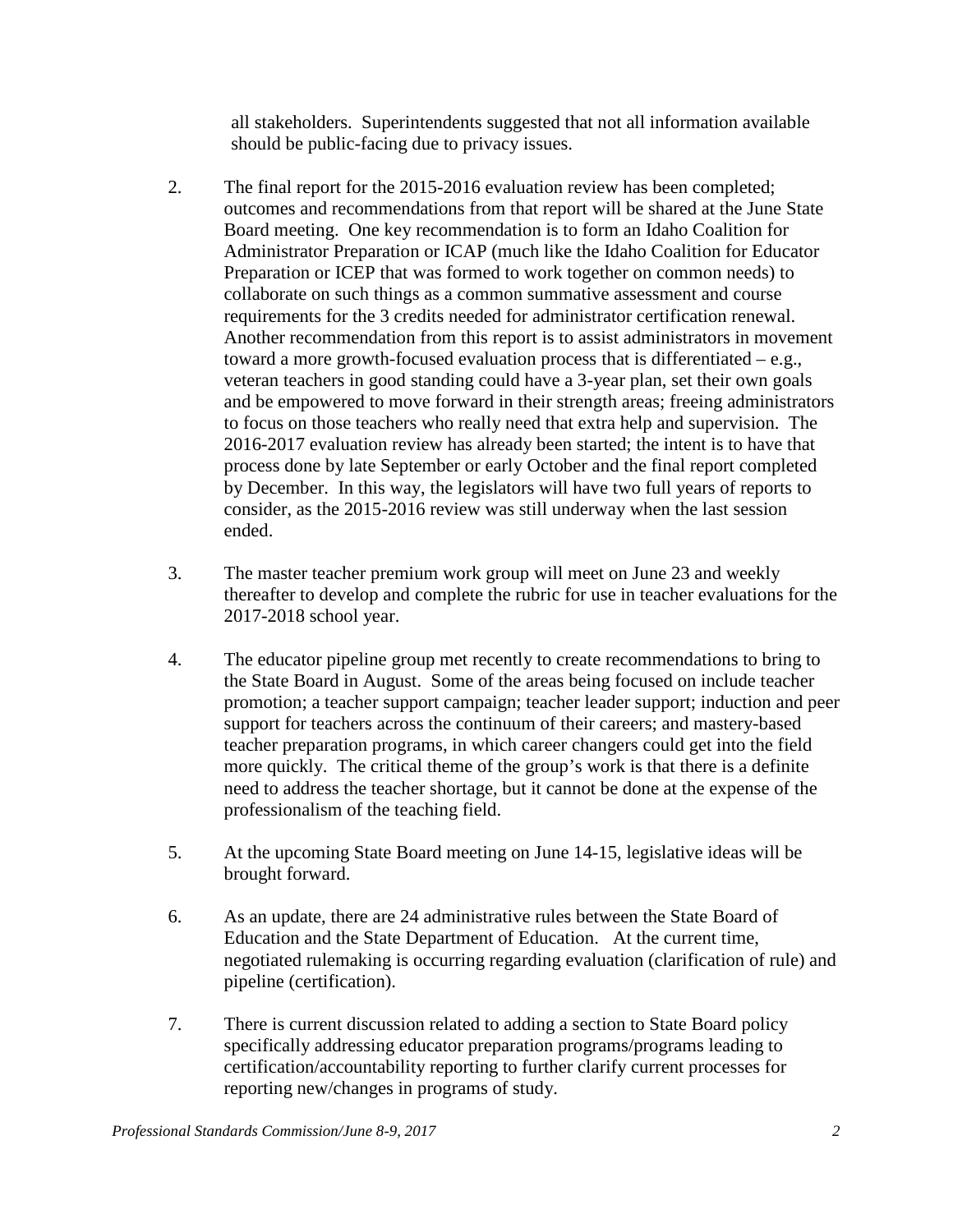### **CONSIDERATION OF STIPULATIONS/FINAL ORDERS BY FULL COMMISSION**

Deputy Attorney General Robert Berry provided the Commission with the stipulation listed below. The stipulation was agreed to by the respective Respondent and was presented by Robert Berry and recommended by the Executive Committee for adoption by the Commission. The Commission members reviewed the stipulation at the meeting and, having posed questions and requested discussion, voted as follows:

**M/S (Enger/Zeydel): I move that the Commission accept the proposed stipulation as written and enter the accompanying Consent Order, which will be effective once signed, in Case #21623, regarding the certificate of Ginny Meredith.** Motion carried unanimously. Commission members Allred, Chipman, Davis, Gorton, Koehler, McKinney, and Roark were recused from voting.

### **ADMINISTRATIVE REPORT**

Commission Administrator Lisa Colón Durham (unless indicated otherwise) reported on the following.

- 1. All of the regional career fairs have been completed. The Idaho Association of Colleges for Teacher Education (IACTE) is exploring other ways by which educators can be recruited in light of the limited number of candidates who were involved in the career fairs. More information on that will be forthcoming next year.
- 2. In late April, a group of law enforcement, state board, legal, school district, charter school, higher education, teachers' union, technology, and Department of Education representatives met for the review/revision of the Background Investigation Check (BIC) process. The review/revision was intended for the purposes of efficiency/clarification and implementing recent legislation allowing the use of just one BIC for both certification and employment if the applicant's previous BIC was completed less than six months ago. As a result of that review/revision, effective July 1, 2017, there will now be just one, multi-purpose BIC form; it can be used for an applicant's first BIC, if the applicant's previous BIC was completed less than six months ago or more than six months ago, if the applicant has multiple assignments, and if the applicant wants his/her confidential BIC information released to multiple places. Lisa will do a presentation on this change in BIC policy at an upcoming Idaho School Boards Association (ISBA) meeting and during the Idaho System for Educational Excellence (ISEE) Road Show in August.
- 3. The upcoming 2017-2018 program reviews include a focused visit at Northwest Nazarene University on February 27 – March 2, 2018, and a full-unit review at the College of Idaho on April 14-17, 2018.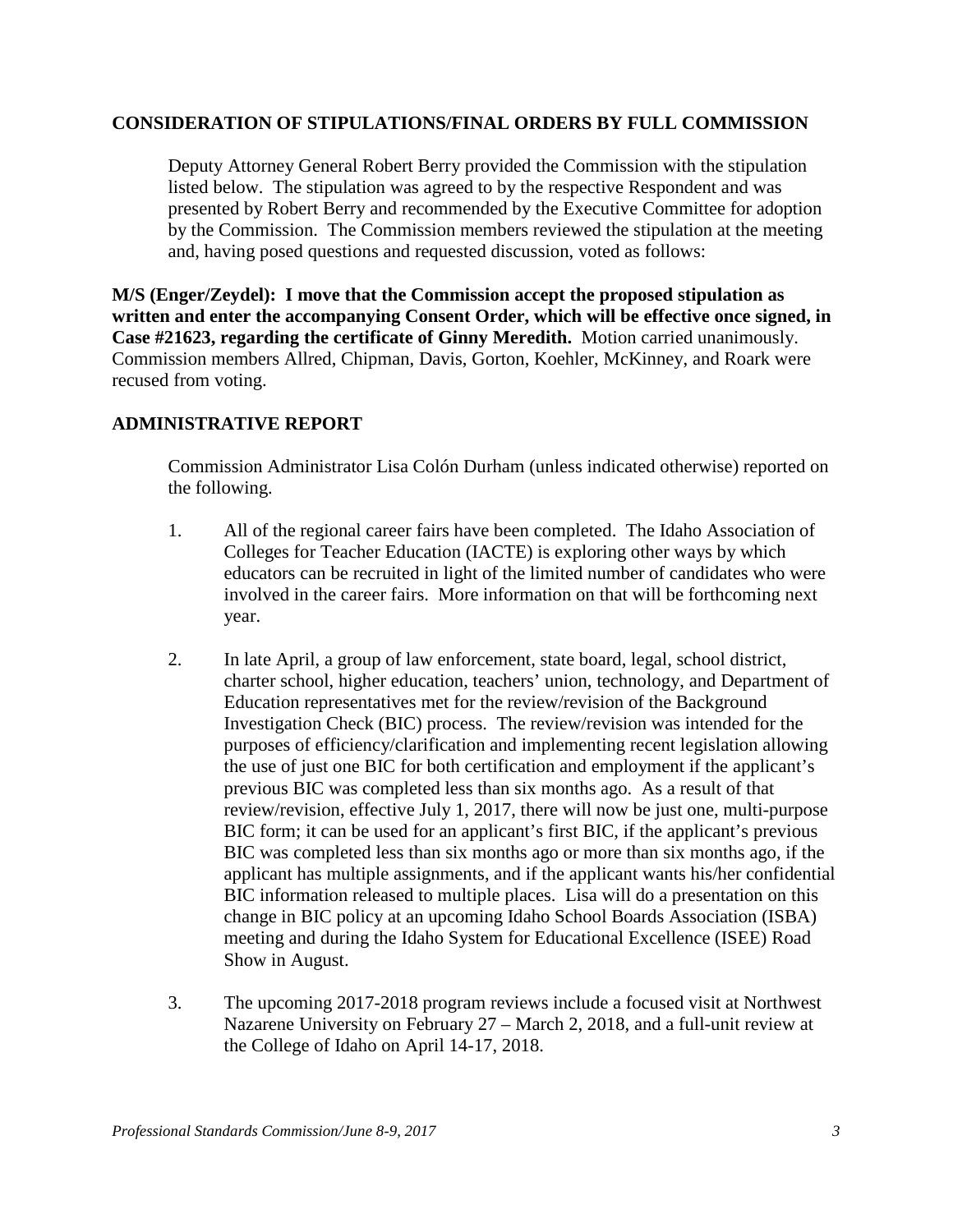- 4. As of August 1, 2016, local education agencies (LEAs), both public and private, may apply to have read-only access to the National Association of State Directors of Teacher Education and Certification (NASDTEC) Clearinghouse. The Clearinghouse is a searchable database that provides information regarding individuals who have had their professional educator certificates/licenses annulled, denied, suspended, revoked, or otherwise invalidated. Access to the Clearinghouse requires an Associate Membership (\$500 annually) and a subscription fee based on the number of FTE teachers in the school district. More information can be found at [http://www.nasdtec.net/?page=ASSOC\\_CH\\_REG.](http://www.nasdtec.net/?page=ASSOC_CH_REG)
- 5. The 2017-2018 standards reviews include the following:
	- School Nurse: March 16-17, 2017
	- Teacher Librarian: May 4-5, 2017
	- Teacher Leader: May 18-19, 2017
	- Gifted and Talented: October 26-27, 2017
	- English: November 2-3, 2017
	- Online Teacher: November 30 December 1, 2017
	- Literacy: December 7-8, 2017

As noted, three of the seven standards reviews have already been completed. Commission members were encouraged to submit names of individuals appropriate for the upcoming standards review teams to Commission staff.

- 6. Recent staff travel included the following:
	- Regions I and II Educator Career Fairs (Cina) Coeur d'Alene and Moscow – April 11-13
	- Legislative Road Show (Lisa) April 11-13; April 18-20
	- Lewis-Clark State College Program Review Focused Visit (Lisa and Annette) – April 22-25
	- National and State Collaboration for Educator Effectiveness (NSCEE) Annual Summit (Lisa and Cina) – St. Louis, Missouri – May 23-26
- 7. Upcoming staff travel includes the following:
	- National Association of State Directors of Teacher Education and Certification (NASDTEC) Annual Meeting (Lisa and Cina) - June 10-13
	- ISEE Road Show (Lisa and Cina) August 8-10; August 13-15

## **AUTHORIZATIONS COMMITTEE**

Chair Elisa Saffle reported that during its June 8, 2017, meeting, the Authorizations Committee recommended that the Commission approve the following new Teacher to New Certificate/Endorsement request (for the 2016-2017 school year):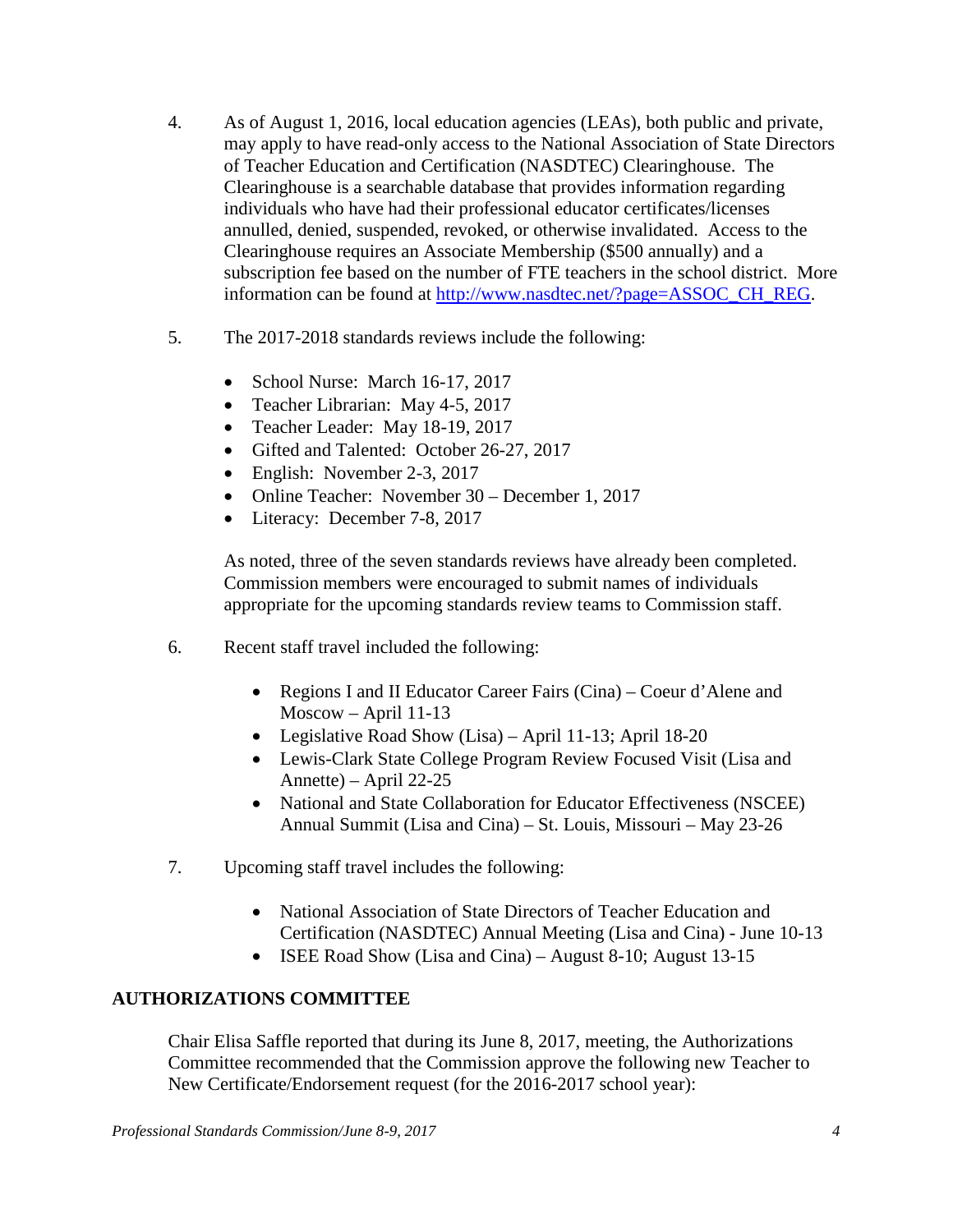LARSEN, Devin, Idaho Science and Technology Charter School #468, School Principal  $Pre-K/12$ 

Chair Elisa Saffle reported that during its June 8, 2017, meeting, the Authorizations Committee recommended that the Commission approve the following new Teacher to New Certificate/Endorsement requests (for the 2017-2018 school year):

HOLTHAUS, Alica, St. Maries Joint #41, Superintendent JONES, Tawna, South Lemhi #292, All Subjects K/8 KAUFUSI, Julene, Nampa #131, Generalist K/12 KLAMM, Jeff, North Valley Academy Charter School #465, School Principal Pre-K/12

Chair Elisa Saffle reported that during its June 8, 2017, meeting, the Authorizations Committee recommended that the Commission approve the following renewal Teacher to New Certificate/Endorsement requests (for the 2017-2018 school year):

CODLING, Heidi, Fremont County Joint #215, Spanish 6/12 (3) KOHLER, Melissa, Nampa #131, School Psychologist K/12 (2) LARSEN, Devin, Idaho Science and Technology Charter School #468, School Principal Pre-K/12 (2) WEMP, Emmett, Nampa #131, School Principal Pre-K/12 (2)

During its June 8, 2017, meeting, the Authorizations Committee recommended that the Commission approve 3 Content Specialist endorsement applications and 1 Pupil Personnel Services endorsement application (all for the 2016-2017 school year). During that same meeting, the Authorizations Committee also recommended that the Commission approve 16 Content Specialist endorsement applications and 1 Pupil Personnel Services endorsement application (all for the 2017-2018 school year). The committee also reviewed 2 one-year Emergency Provisional Certificate applications that will go to the State Board for final approval.

Elisa added that the Authorizations Committee also reviewed credential/endorsement crosswalks used in coding ISEE assignments and scheduled a committee teleconference in early August to reduce the committee workload at the September Commission meeting. Lisa Colón Durham added that the due dates for alternative authorization packets intended for approval consideration at specific Commission meetings throughout the year are now included on the website.

**The Commission ACCEPTED the report of the Authorizations Committee.** Motion carried unanimously.

#### **PROFESSIONAL DEVELOPMENT COMMITTEE**

Chair Ginny Welton reported that in its continuing effort to review the ethics courses that are recommended by the Commission in ethics cases, the committee reviewed the ethics course offered at North Idaho College. The committee determined that the course is an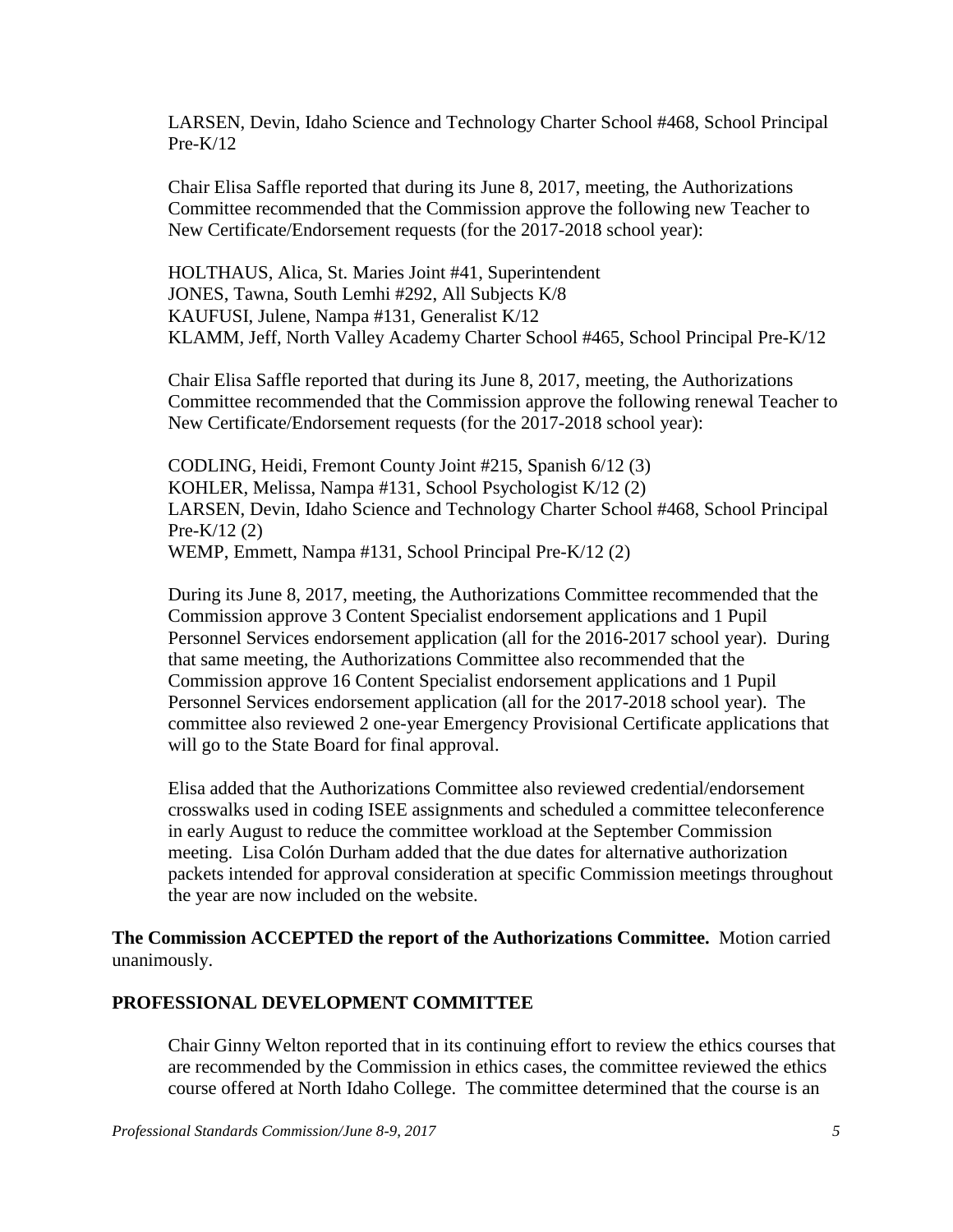appropriate, quality course and recommended keeping it on the Commission's list of approved ethics courses.

The committee will continue to review the ethics courses that Idaho teacher candidates are required to take for credentialing. This is being done in light of the committee's concern surrounding a possible and/or perceived disconnect between the younger generation of professionals and boundaries related to social media and communication lines.

The committee discussed the Career Technical Education certification appeals process if credits or in-service hours are rejected for certification. Members agreed that appeals should continue to go to the Idaho Career & Technical Education certification office and then the Department of Education certification office.

The committee discussed the process of accepting other credits (credit for mentor teachers and cooperating teachers, credit for taking on a student teacher, possible acceptance of continuing education units from other states, Individualized Professional Learning Plans, etc.) rather than six renewal credits. There are other states that do this and have such a process in place; their applications and paperwork could be modeled. Idaho has looked into this previously, and there was considerable constituency resistance. It was suggested that different options be looked at for possible proposal.

**The Commission ACCEPTED the report of the Professional Development Committee.**  Motion carried unanimously.

## **BUDGET COMMITTEE**

Chair Tony Roark called Commission member attention to the budget narrative for March 2017. For that time period, revenue was just under \$46,000, expenditures were just under \$38,000, and revenue exceeded expenditures by about \$8,000. In addition to routine costs, almost \$450 was spent on bags for new Commission members; about \$1,400 was expended for ethics hearings; the cost for the School Nurse Standards Review was about \$1,800; and about \$800 was expended for Shannon Miner to participate in the National Association for Alternative Certification (NAAC) Conference. Accounting reports were reconciled and balanced for March.

For the month of April 2017, revenue was just under \$40,000, expenditures were just short of \$51,000, and expenditures exceeded revenue by about \$11,000. In addition to routine costs, approximately \$4,200 was spent on the March Commission meeting; contracted investigative services for ethics cases amounted to about \$1,000; the annual membership fee for the National Association of State Directors of Teacher Education and Certification (NASDTEC) was \$4,500; almost \$2,300 was spent for the spring 2017 standards reviews and included hotel charges for two standards reviews held last fall; about \$2,100 was spent on employee travel; and about \$600 was spent on a new chair for the Commission administrator. Accounting reports were reconciled and balanced for April.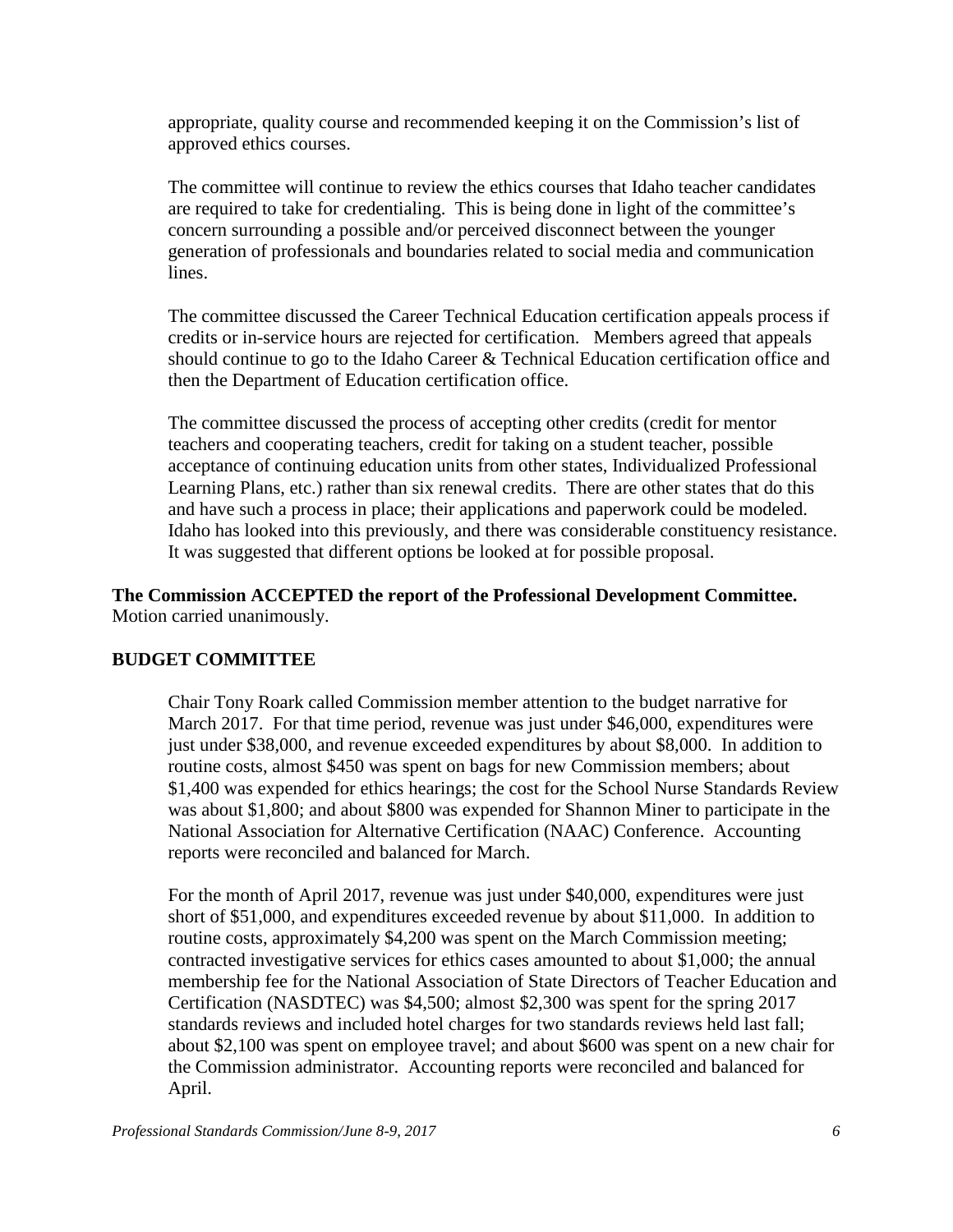Tony noted that the Commission proposed budget for FY2018 has been increased by \$11,700, for a total of \$609,800. Thirteen line items in the proposed FY2018 budget have either been increased or decreased, depending on whether the estimated expenditures in the FY2017 budget exceeded or fell short of the allocated budget amounts in the FY2017 budget.

**M/S (Saffle/Enger): To approve the Commission proposed budget for FY2018.** Motion carried unanimously.

**The Commission ACCEPTED the report of the Budget Committee.** Motion carried unanimously.

# **STANDARDS COMMITTEE**

Chair Dana Johnson reported on the following committee discussion items (unless indicated otherwise):

- 1. Members discussed in both committee and in the full Commission meeting the currently available grades 5-9 science and social studies endorsements and the fact that those endorsements may not be meeting needs of educators at that middle school/junior high level. In an elementary preparation program, an All Subjects K-8-endorsed candidate must also have a 5-9 content area endorsement. The currently available grades 5-9 science and social studies content area endorsements (chemistry, biology, earth/space science, physics; American government/political science, economics, history, geography) are more specifically broken down than the general grades 5-9 area requires. Thought is being given to the creation of a basic 5-9 science endorsement and a basic 5-9 social studies endorsement in much the same way that the Basic Mathematics 5-9 endorsement was written. Commission members were asked for input on the situation.
- 2. The committee had originally planned to embed the Idaho Comprehensive Literacy Standards created by the IHELP group and the Pre-Service Technology Standards in the Idaho Core Teaching Standards. There were difficulties in truly embedding them, however, so the literacy standards and the technology requirements will be placed with the Idaho Core Teaching Standards and will follow them rather than being embedded in them. Lisa Colón Durham noted that the Idaho Core Teaching Standards will now include the two Disposition statements in reference to the American Indian and the increase in cultural responsiveness.

**M/S (Enger/Neill): To approve the Idaho Core Teaching Standards revisions as written, which includes listing the State Specific Requirements of the Pre-Service Technology Standards and the new (IHELP) Idaho Comprehensive Literacy Standards immediately following the Core Teaching Standards.** Motion carried unanimously.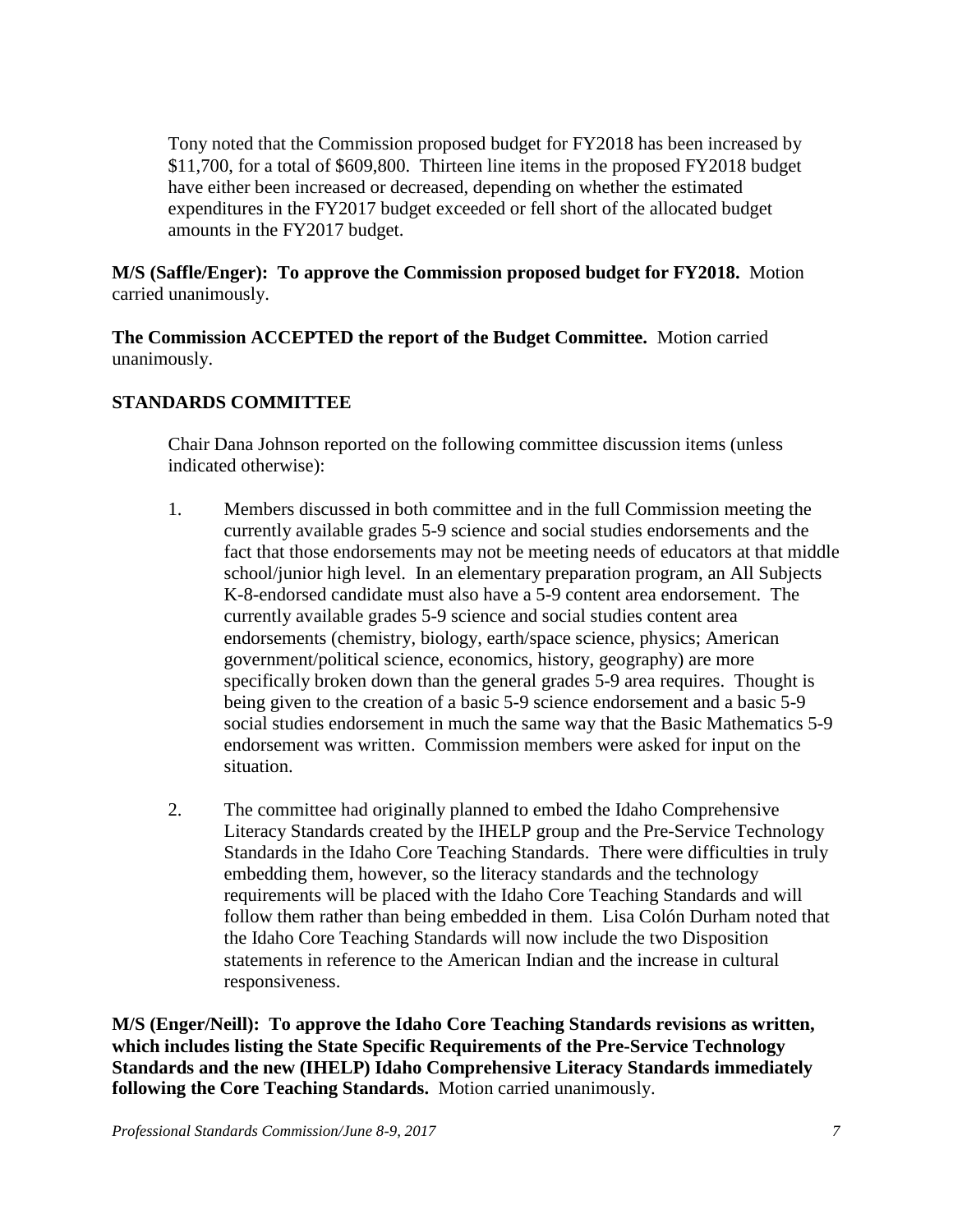- 3. The committee discussed the following IDAPA rule revisions, and Lisa Colón Durham explained them to the Commission:
	- Counselor Limited  $(K-12)$  Idaho Code 33-1212 allows an individual with an occupational license in social work, which is a bachelor's degree level, to act as a school counselor – that is a statute, and statute supersedes rule; there is concern that such an individual would be allowed to provide social and emotional counseling/therapy; to be consistent with statute, rule revision language defines the requirements that all social workers who fall under this category must meet.

**M/S (Enger/McConnell): To recommend to the State Board of Education the IDAPA rule revisions as written for the Counselor – Basic (K-12) endorsement. Revision language is being submitted as two options, with Option 1 being the desired preference:**

**Option 1: As written to allow a Baccalaureate-degreed social worker to complete additional coursework in identified areas and 700 hours of supervised directcounseling field experience.**

**Option 2: As written to allow a Baccalaureate-degreed social worker to obtain endorsement. This would further require the adjustment of the Assignment Credential Manual to reflect scope limitations.** 

**We further delegate the Professional Standards Commission administrator to work with the Office of the State Board of Education staff and craft a final recommendation for State Board consideration.** Motion carried unanimously.

> Lisa agreed to provide Commission members with the final language for the School Counselor – Basic (K-12) endorsement.

- Mathematical Thinking for Instruction (MTI) and Idaho Comprehensive Literacy Course (ICLC) Requirements – MTI will be removed as a regular renewal requirement in 2019; ICLC is no longer a current regular renewal requirement; both MTI and ICLC, however, will be retained as interim certificate requirements for out-of-state individuals, alternate authorizations, and nontraditional routes.
- Reinstatement Requirements an individual with an expired Idaho certificate would be issued a three-year interim certificate and during that three-year time period would have to have two years of successful evaluations; measured annual progress on an Individualized Professional Learning Plan (IPLP); completion of six renewal credits; and completion of MTI and ICLC requirements if applicable in order to obtain a full Idaho Educator Credential.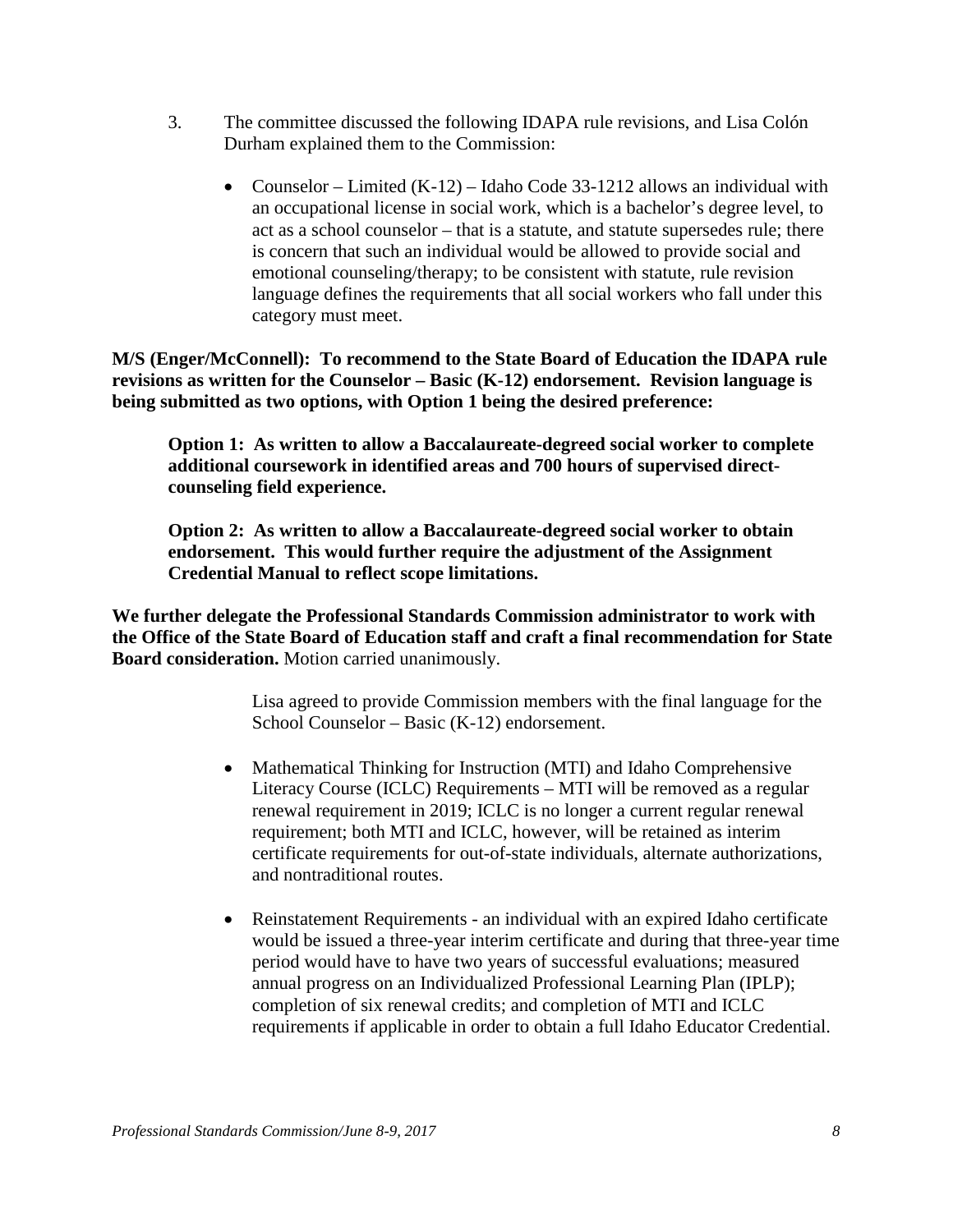- Content Area Assessment a bachelor's degree in the specific content area in which an individual is seeking an endorsement may be used in lieu of a Praxis II content area assessment.
- Occupational Therapists and Physical Therapists create and add an Occupational Therapist endorsement and a Physical Therapist endorsement; there are currently no such endorsements, and districts that employ them must code them as classified with significantly lower funding allocation; creating the endorsements will allow a professional with either a current, valid Occupational Therapy or Physical Therapy license issued by the State of Idaho Bureau of Occupational Licenses the option to obtain a five-year Pupil Personnel Services Certificate, which will allow a district additional funding options; candidates must maintain their current and valid state licenses.

# **M/S (Enger/Zeydel): To approve the IDAPA rule revisions as written, which include:**

- **MTI and ICLC Requirements**
- **Reinstatement Requirements**
- **Content Area Assessment**
- **Occupational Therapist and Physical Therapist Endorsements**

Motion carried unanimously.

4. The University of Idaho submitted new program certification requests in K-12 Literacy and Family and Consumer Science.

**M/S (Neill/McConnell): To recommend that the State Board of Education conditionally approve the University of Idaho K-12 Literacy endorsement new program proposal for certification.** Motion carried unanimously.

**M/S (Neill/Zeydel): To recommend that the State Board of Education conditionally approve the University of Idaho Family and Consumer Science endorsement new program proposal for certification.** Motion carried unanimously.

5. Boise State University submitted two new pathways to already-approved programs – one for Special Education certification for a Bachelor of Arts program and another for an Early Childhood Special Education Graduate program.

**M/S (Zeydel/McConnell): To recommend that the State Board of Education approve the Boise State University new pathway to Special Education, Bachelor of Arts proposal for certification.** Motion carried unanimously.

**M/S (Zeydel/Enger): To recommend that the State Board of Education approve the Boise State University new pathway to Early Childhood Special Education, Graduate proposal for certification.** Motion carried unanimously.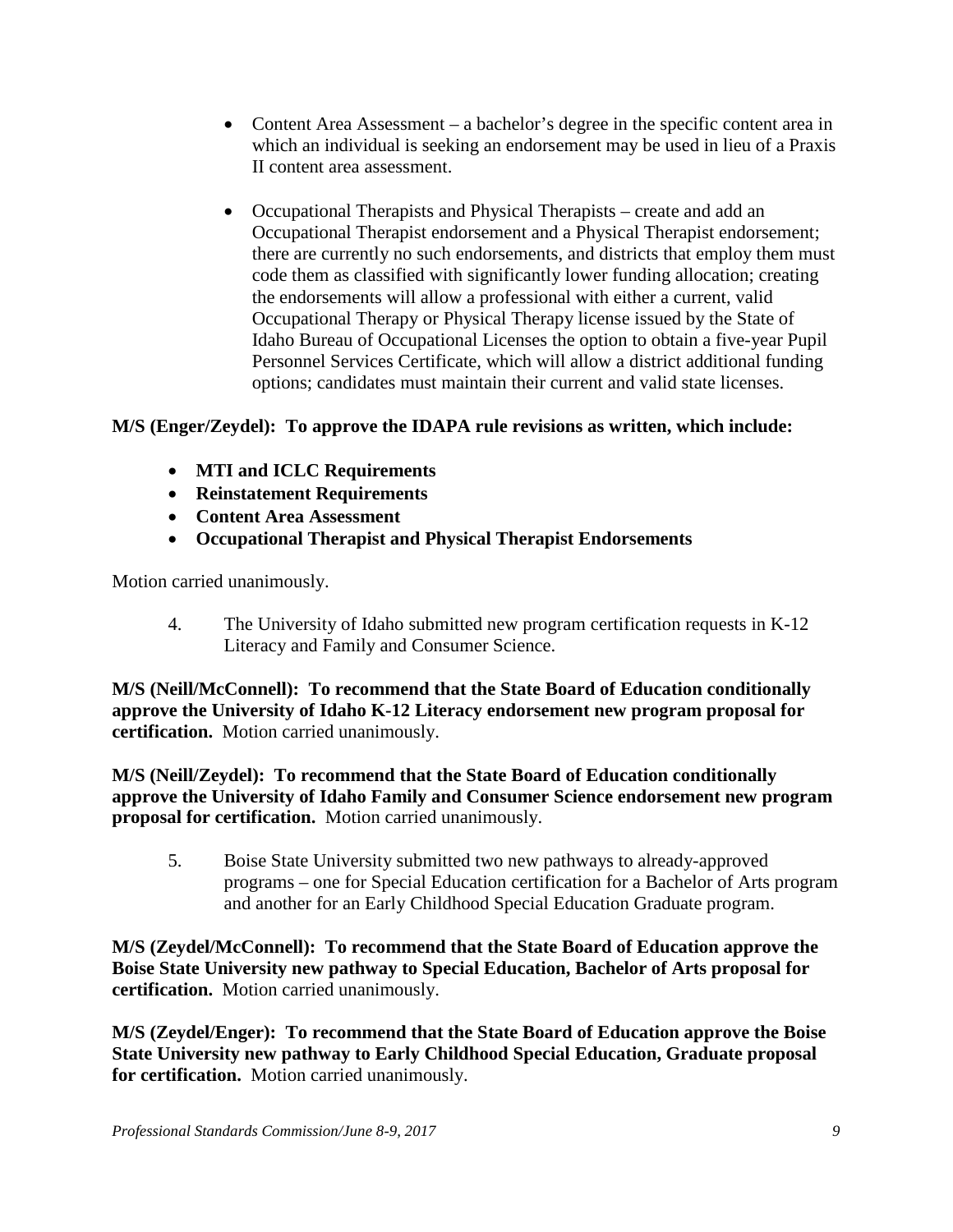**The Commission ACCEPTED the report of the Standards Committee.** Motion carried unanimously.

## **EXECUTIVE COMMITTEE**

Chair Char McKinney reported that the Executive Committee met with Deputy Attorney General Robert Berry, Shannon Haas, and Annette Schwab to discuss ethics case information.

**M/S (Chipman/Gorton): In accord with Idaho Code § 74-206(1)(d), to move the Executive Committee into Executive Session, which was entered for the Executive Committee to consider investigatory records exempt from disclosure under Chapter 1 of Title 74, Idaho Code.** Allred-yes; Chipman-yes; Davis-yes; Gorton-yes; Koehler-yes; McKinney-yes; Roarkyes. Motion carried unanimously.

Robert reviewed cases needing Executive Committee decisions.

**M/S (Roark/Gorton): To move the Executive Committee into Open Session, after entering Executive Session to consider investigatory records exempt from disclosure under Chapter 1 of Title 74, Idaho Code.** Allred-yes; Chipman-yes; Davis-yes; Gorton-yes; Koehler-yes; McKinney-yes; Roark-yes. Motion carried unanimously.

**M/S (Roark/Chipman): In accord with Idaho Code § 74-206(1)(d), to move the Executive Committee into Executive Session, which was entered for the Executive Committee to consider investigatory records exempt from disclosure under Chapter 1 of Title 74, Idaho Code.** Allred-yes; Chipman-yes; Davis-yes; Gorton-yes; Koehler-yes; McKinney-yes; Roarkyes. Motion carried unanimously.

Robert reviewed additional cases needing Executive Committee decisions.

**M/S (Davis/Allred): To move the Executive Committee into Open Session, after entering Executive Session to consider investigatory records exempt from disclosure under Chapter 1 of Title 74, Idaho Code.** Allred-yes; Chipman-yes; Davis-yes; Gorton-yes; Koehler-yes; McKinney-yes; Roark-yes. Motion carried unanimously.

Chair Char McKinney reported that committee members reviewed 7 new cases. In 5 of those cases the committee found probable cause (2 letters of reprimand with no conditions; 2 letters of reprimand with conditions; 1 permanent revocation); in 2 cases the committee found no probable cause. In 1 other case, the committee answered questions and provided clarification on previous stipulations. Another case was referred to the full Commission. There have been 4 recent hearings. There are currently 7 open cases; 4 of those are expected to go to default, 1 requires attorney adjustment of the stipulation document, and 2 are still being worked on. There are currently 4 cases on hold in which staff are awaiting legal resolution. There is 1 case that is being investigated and 2 cases that are scheduled for default action. To view Final Orders, visit the following link and click on Educator Discipline: [http://www.sde.idaho.gov/cert-psc/psc/ethics.html.](http://www.sde.idaho.gov/cert-psc/psc/ethics.html)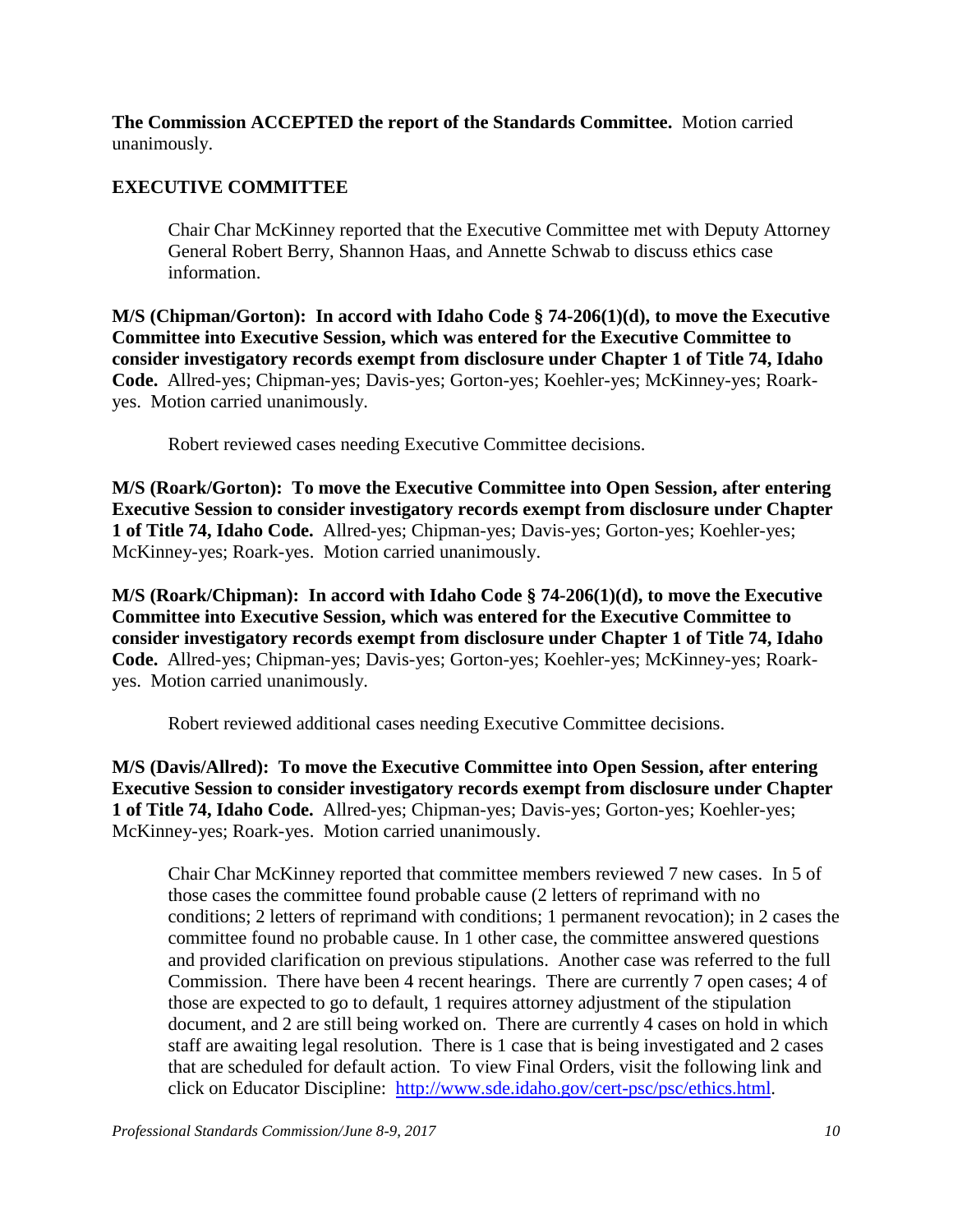Deputy Attorney General Brian Church updated Commission members on recent hearings. He also indicated that he would be able to provide information on pending litigation if Commission members wanted him to.

**M/S (Sulfridge/Wilkinson): In accord with Idaho Code § 74-206(1) (f), to move the full Professional Standards Commission into Executive Session, which was entered for the Commission to discuss pending litigation exempt from disclosure under Chapter 1 of Title 74, Idaho Code.** Allred-yes; Chipman-yes; Copmann-yes; Davis – yes; Enger-yes; Gorton-yes; Johnson-yes; Koehler-absent; McConnell-yes; McKinney-yes; Neill-yes; Raney-yes; Roark-yes; Saffle-yes; Sulfridge-yes; Welton-yes; Wilkinson-yes; Zeydel-yes. Motion carried unanimously.

**M/S (Raney/Chipman): To move the full Professional Standards Commission into Open Session, after entering Executive Session to discuss pending litigation exempt from disclosure under Chapter 1 of Title 74, Idaho Code.** Allred-yes; Chipman-yes; Copmann-yes; Davis-yes; Enger-yes; Gorton-yes; Johnson-yes; Koehler-absent; McConnell-yes; McKinneyyes; Neill-yes; Raney-yes; Roark-yes; Saffle-yes; Sulfridge-yes; Welton-yes; Wilkinson-yes; Zeydel-yes. Motion carried unanimously.

**The Commission ACCEPTED the report of the Executive Committee.** Motion carried unanimously.

### **LEADERSHIP TEAM**

Chair Char McKinney reported that the Leadership Team met by teleconference on May 24. The team reviewed the proposed June 8-9 Commission meeting agenda and the budget. In Lisa Colón Durham's absence, Annette Schwab provided a brief overview of the topics to be covered in Lisa's administrative report at the June 8-9 meeting. The team discussed the possibility of having constituency reports at Commission meetings and determined that was not needed. The next Leadership Team teleconference date is August 30, 2017.

**The Commission ACCEPTED the report of the Leadership Team.** Motion carried unanimously.

#### **COMMISSION TRAVEL REIMBURSEMENT INFORMATION**

Department of Education staff reviewed the reimbursement policy and process for Commission member meeting travel expense.

#### **NEW BUSINESS**

#### **Nominations and Vote for 2017-2018 Officers**

The following nominations for 2017-2018 Commission officers were submitted: chair – Char McKinney; vice chair – Marg Chipman. A ballot election for the 2017-2018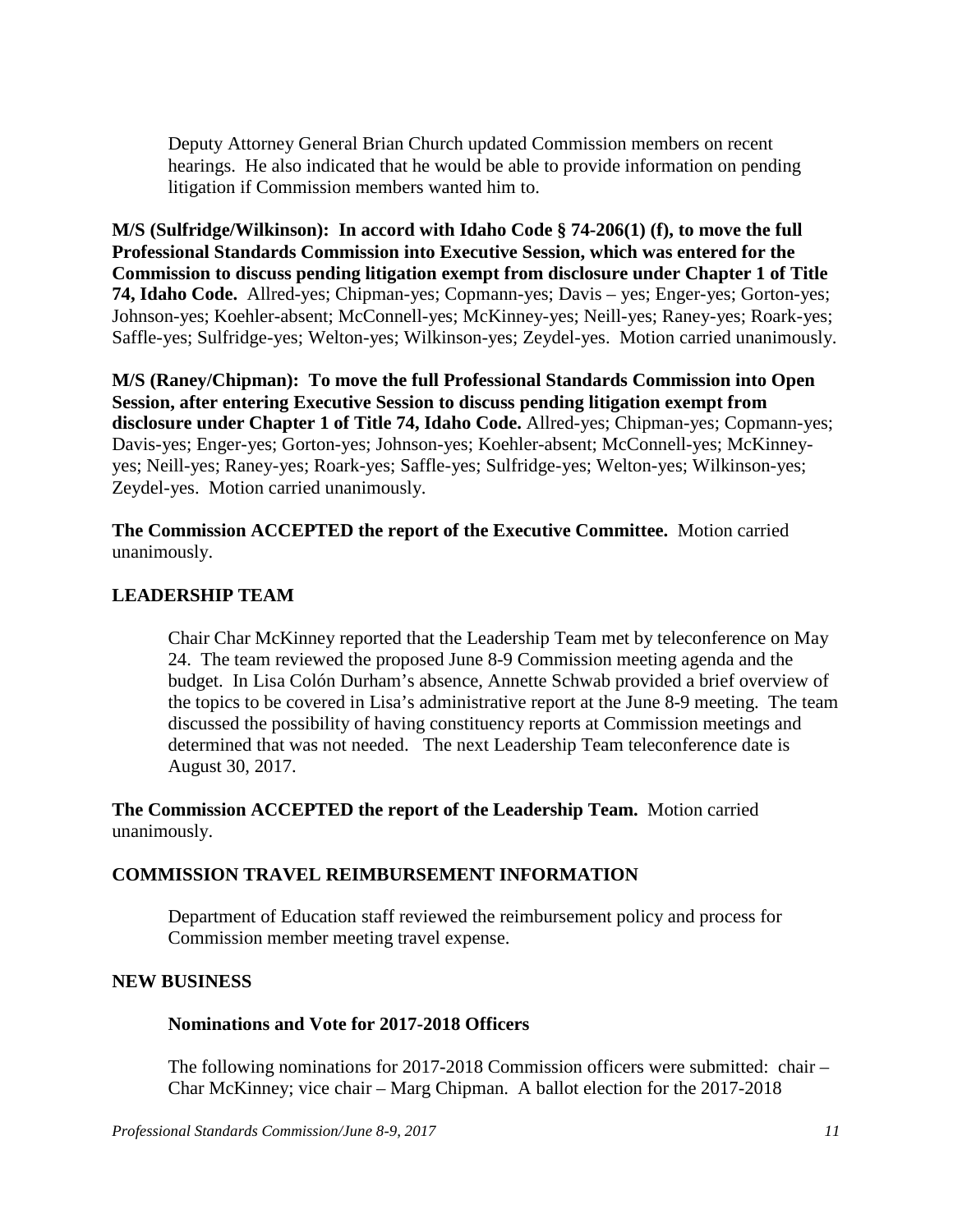officers was held. Char McKinney was elected chair, and Marg Chipman was elected vice chair.

# **Member Committee Service Preferences for 2017-2018**

Committee assignments will be made prior to the first Commission meeting (September 14-15) of the 2017-2018 school year.

# **COMMUNICATION PLAN**

Dana Johnson reported that items of interest in these meeting minutes for member communication to constituencies include the following:

- **Alternative Authorization Applications Reviewed.** Authorizations Committee reviewed 5 Teacher to New authorization applications; 4 renewal Teacher to New authorization applications; 3 Content Specialist authorization applications; 1 Pupil Personnel Services endorsement application; and 2 one-year Emergency Provisional Certificate applications (see page 4, AUTHORIZATIONS COMMITTEE).
- **Idaho Core Teaching Standards Revisions Approved.** Revisions reviewed/recommended for State Board approval along with listing addition of State Specific Requirements of Pre-Service Technology and also Literacy (IHELP) Requirements immediately following the Core Standards (see page 7, STANDARDS COMMITTEE, item 2).
- **University of Idaho New Certification Endorsements in Literacy and Family and Consumer Science Approved.** New program certification endorsement proposals reviewed/recommended for State Board approval (see page 7, STANDARDS COMMITTEE, item 4).
- **Boise State University New Pathways to Special Education, Bachelor of Arts and also Early Childhood Special Education Graduate Approved.** New pathway proposals for Special Education, Bachelor of Arts and also Early Childhood Special Education Graduate reviewed/recommended for State Board approval (see page 7, STANDARDS COMMITTEE, item 5).
- **Revisions for Counselor-Limited (K-12); Reinstatement; MTI and ICLC Requirements; Content Area Assessment; and Occupational Therapist and Physical Therapist Endorsements Approved.** Associated IDAPA rule revisions reviewed/recommended for State Board approval (see page 7, STANDARDS COMMITTEE, item 3).
- **Consideration of Seven Cases of Potential Code of Ethics Violations; Four Ethics Hearings Held** (see page 10, EXECUTIVE COMMITTEE).
- **LEAs Can Now Have Access to NASDTEC Clearinghouse** (see page 3, ADMINISTRATIVE REPORT, item 4).